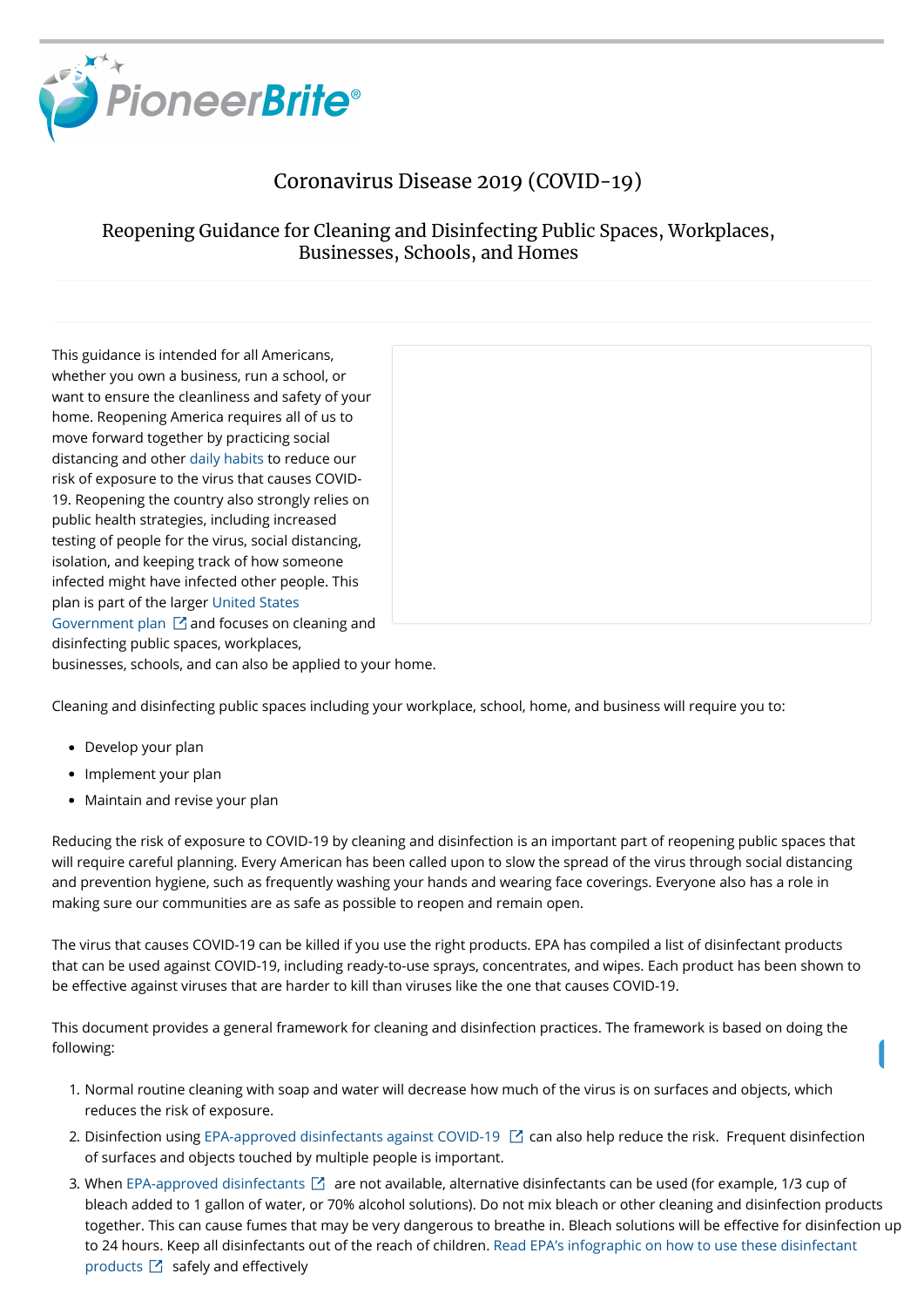It's important to continue to follow federal, state, tribal, territorial, and local guidance for reopening America.

### A Few Important Reminders about Coronaviruses and Reducing the Risk of Exposure:

- Coronaviruses on surfaces and objects naturally die within hours to days. Warmer temperatures and exposure to sunlight will reduce the time the virus survives on surfaces and objects.
- Normal routine cleaning with soap and water removes germs and dirt from surfaces. It lowers the risk of spreading COVID-19 infection.
- Disinfectants kill germs on surfaces. By killing germs on a surface after cleaning, you can further lower the risk of spreading infection. [EPA-approved disinfectants](https://www.epa.gov/pesticide-registration/list-n-disinfectants-use-against-sars-cov-2)  $\boxdot$  are an important part of reducing the risk of exposure to COVID-19. If disinfectants on this list are in short supply, alternative disinfectants can be used (for example, 1/3 cup of bleach added to 1 gallon of water, or 70% alcohol solutions). Bleach solutions will be effective for disinfection up to 24 hours.
- Store and use disinfectants in a responsible and appropriate manner according to the label. Do not mix bleach or other cleaning and disinfection products together–this can cause fumes that may be very dangerous to breathe in. Keep all disinfectants out of the reach of children.
- Do not overuse or stockpile disinfectants or other supplies. This can result in shortages of appropriate products for others to use in critical situations.
- Always wear gloves appropriate for the chemicals being used when you are cleaning and disinfecting. Additional

[personal protective equipment \(PPE\) may be needed based on setting and product. For more information, see CDC's](https://www.cdc.gov/coronavirus/2019-ncov/community/organizations/cleaning-disinfection.html) website on Cleaning and Disinfection for Community Facilities.

Practice social distancing, wear facial coverings, and follow proper prevention hygiene, such as washing your hands frequently and using alcohol-based (at least 60% alcohol) hand sanitizer when soap and water are not available.

If you oversee staff in a workplace, your plan should include considerations about the safety of custodial staff and other people who are carrying out the cleaning or disinfecting. These people are at increased risk of being exposed to the virus and to any toxic effects of the cleaning chemicals. These staff should wear appropriate PPE for cleaning and disinfecting. To protect your staff and to ensure that the products are used effectively, staff should be instructed on how to apply the disinfectants according to the label. For more information on concerns related to cleaning staff, visit the Occupational Safety and Health Administration's website on [Control and Prevention.](https://www.osha.gov/SLTC/covid-19/controlprevention.html)  $\square$ 

Always read and follow the directions on the label to ensure safe and effective use.

- Wear skin protection and consider eye protection for potential splash hazards
- Ensure adequate ventilation
- Use no more than the amount recommended on the label
- Use water at room temperature for dilution (unless stated otherwise on the label)
- Avoid mixing chemical products
- Label diluted cleaning solutions
- Store and use chemicals out of the reach of children and pets

You should never eat, drink, breathe or inject these products into your body or apply directly to your skin as they can cause serious harm. Do not wipe or bathe pets with these products or any other products that are not approved for animal use.

#### See EPA's 6 steps for Safe and Effective Disinfectant Use  $\boxtimes$

Special considerations should be made for people with asthma and they should not be present when cleaning and disinfecting is happening as this can trigger asthma exacerbations. Learn more about [reducing asthma triggers](https://www.cdc.gov/asthma/reduce_triggers.html).

Links to specific recommendations for many public spaces that use this framework, can be found at the end of this document.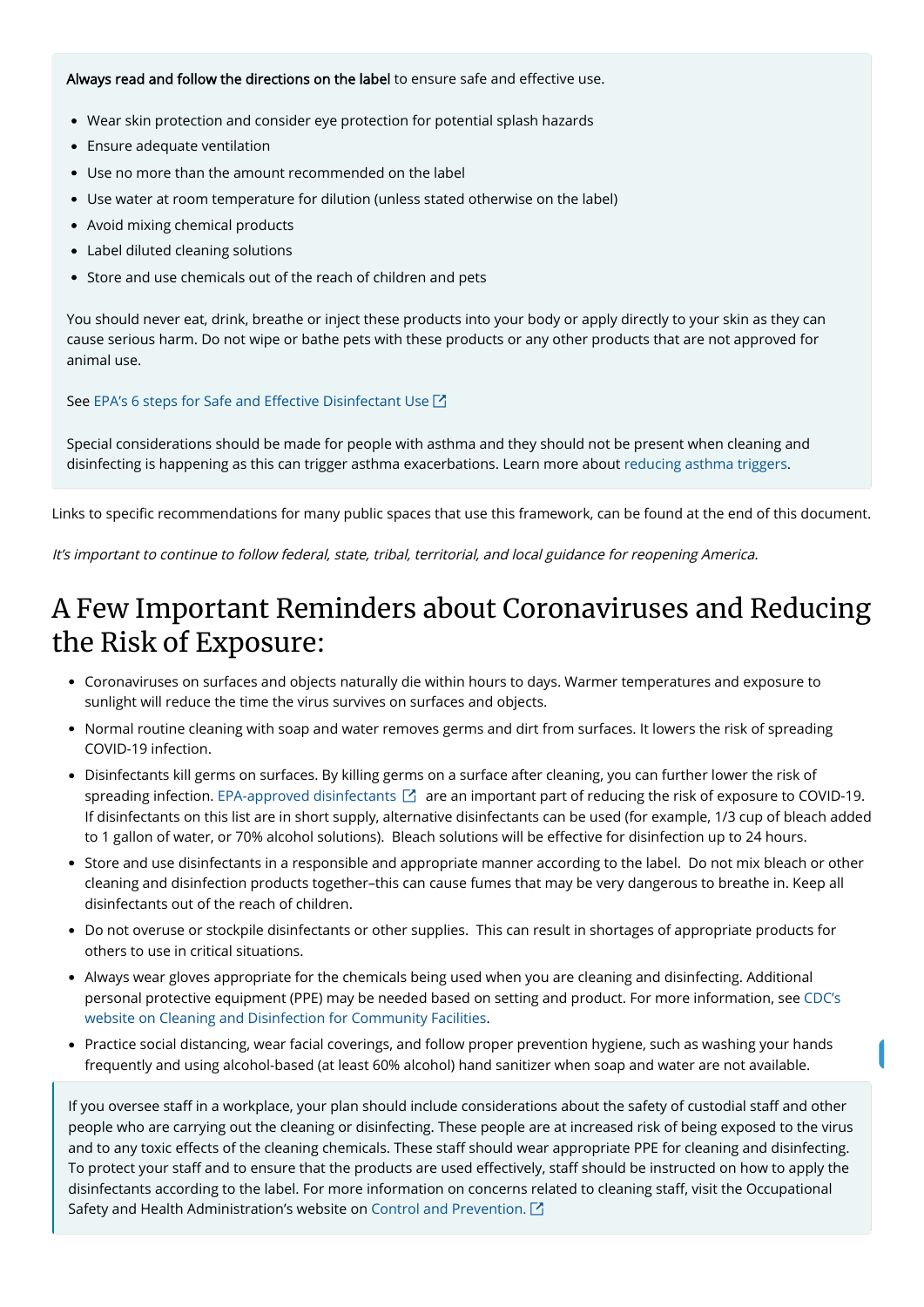# Develop Your Plan

Evaluate your workplace, school, home, or business to determine what kinds of surfaces and materials make up that area. Most surfaces and objects will just need normal routine cleaning. Frequently touched surfaces and objects like light switches and doorknobs will need to be cleaned and then disinfected to further reduce the risk of germs on surfaces and objects.

- First, clean the surface or object with soap and water.
- Then, disinfect using an [EPA-approved disinfectant](https://www.epa.gov/pesticide-registration/list-n-disinfectants-use-against-sars-cov-2)  $\boxtimes$  .
- If an EPA-approved disinfectant is unavailable, you can use 1/3 cup of bleach added to 1 gallon of water, or 70% alcohol solutions to disinfect. Do not mix bleach or other cleaning and disinfection products together. Bleach solutions will be effective for disinfection up to 24 hours. Find additional information at CDC's website on Cleaning and Disinfecting Your Facility.

You should also consider what items can be moved or removed completely to reduce frequent handling or contact from multiple people. Soft and porous materials, such as area rugs and seating, may be removed or stored to reduce the challenges with cleaning and disinfecting them. Find additional reopening guidance for cleaning and disinfecting in the [Reopening Decision Tool](https://www.cdc.gov/coronavirus/2019-ncov/community/pdf/ReOpening_America_Cleaning_Disinfection_Decision_Tool.pdf) A.

It is critical that your plan includes how to maintain a cleaning and disinfecting strategy after reopening. Develop a flexible plan with your staff or family, adjusting the plan as federal, state, tribal, territorial, or local guidance is updated and if your specific circumstances change.

The targeted use of disinfectants can be done effectively, efficiently and safely on outdoor hard surfaces and objects frequently touched by multiple people. Certain outdoor areas and facilities, such as bars and restaurants, may have additional [requirements. More information can be found on FDA's website on Food Safety and the Coronavirus Disease 2019 \(COVID-19\)](https://www.fda.gov/food/food-safety-during-emergencies/food-safety-and-coronavirus-disease-2019-covid-19)

## Determine what needs to be cleaned

Some surfaces only need to be cleaned with soap and water. For example, surfaces and objects that are not frequently touched should be cleaned and do not require additional disinfection. Additionally, disinfectants should typically not be applied on items used by children, especially any items that children might put in their mouths. Many disinfectants are toxic when swallowed. In a household setting, cleaning toys and other items used by children with soap and water is usually sufficient. Find more information on cleaning and disinfection toys and other surfaces in the childcare program setting at [CDC's Guidance for Childcare Programs that Remain Open.](https://www.cdc.gov/coronavirus/2019-ncov/community/schools-childcare/guidance-for-childcare.html)

These questions will help you decide which surfaces and objects will need normal routine cleaning.

### Is the area outdoors?

Outdoor areas generally require normal routine cleaning and do not require disinfection. Spraying disinfectant on sidewalks and in parks is not an efficient use of disinfectant supplies and has not been proven to reduce the risk of COVID-19 to the public. You should maintain existing cleaning and hygiene practices for outdoor areas.

There is no evidence that the virus that causes COVID-19 can spread directly to humans from water in pools, hot tubs or spas, or water play areas. Proper operation, maintenance, and disinfection (for example, with chlorine or bromine) of pools, hot tubs or spas, and water playgrounds should kill the virus that causes COVID-19. However, there are additional concerns with outdoor areas that may be maintained less frequently, including playgrounds, or other facilities located within local, state, or national parks. For more information, visit CDC's website on [Visiting Parks & Recreational Facilities](https://www.cdc.gov/coronavirus/2019-ncov/daily-life-coping/visitors.html?CDC_AA_refVal=https%3A%2F%2Fwww.cdc.gov%2Fcoronavirus%2F2019-ncov%2Fcommunity%2Fparks-rec%2Fvisitors.html).

### Has the area been unoccupied for the last 7 days?

If your workplace, school, or business has been unoccupied for 7 days or more, it will only need your normal routine cleaning to reopen the area. This is because the virus that causes COVID-19 has not been shown to survive on surfaces longer than this time.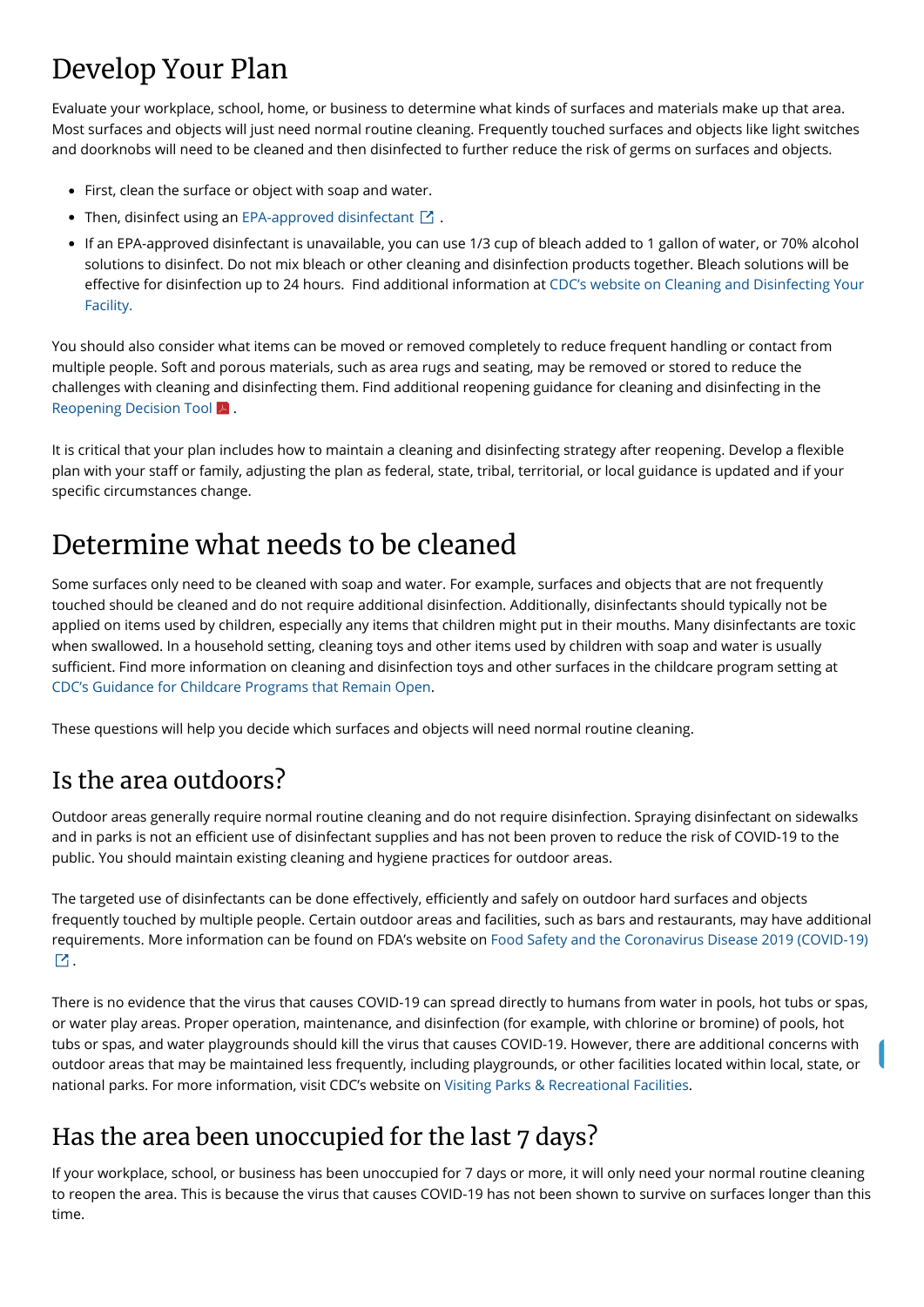[Following your normal routine cleaning, you can disinfect frequently touched surfaces and objects using a product from EPA's](https://www.epa.gov/pesticide-registration/list-n-disinfectants-use-against-sars-cov-2) list of approved products that are effective against  $\mathsf{COVID}\text{-}19$ .  $\boxtimes$ 

There are many public health considerations, not just COVID-19 related, when reopening public buildings and spaces that have been closed for extended periods. For example, take measures to ensure the [safety of your building water system](https://www.cdc.gov/coronavirus/2019-ncov/php/building-water-system.html). It is not necessary to clean ventilation systems, other than routine maintenance, as part of reducing risk of corona viruses. For [healthcare facilities, additional guidance is provided on CDC's Guidelines for Environmental Infection Control in Health-Care](https://www.cdc.gov/infectioncontrol/pdf/guidelines/environmental-guidelines-P.pdf) Facilities  $\blacktriangleright$  .

## Determine what needs to be disinfected

Consult [EPA's list of approved products for use against COVID-19](https://www.epa.gov/pesticide-registration/list-n-disinfectants-use-against-sars-cov-2)  $\boxtimes$  . This list will help you determine the most appropriate disinfectant for the surface or object. You can use diluted household bleach solutions if appropriate for the surface. Pay special attention to the personal protective equipment (PPE) that may be needed to safely apply the disinfectant and the manufacturer's recommendations concerning any additional hazards. Keep all disinfectants out of the reach of children. Please visit [CDC's website on How to Clean and](https://www.cdc.gov/coronavirus/2019-ncov/community/organizations/cleaning-disinfection.html) [Disinfect](https://www.cdc.gov/coronavirus/2019-ncov/community/organizations/cleaning-disinfection.html) for additional details and warnings.

These questions will help you choose appropriate disinfectants.

### Are you cleaning or disinfecting a hard and non-porous material or item like glass, metal, or plastic?

Each business or facility will have different surfaces and objects that are frequently touched by multiple people. Appropriately disinfect these surfaces and objects. For example, transit stations have specific guidance for application of cleaning and disinfection.

Examples of frequently touched surfaces and objects that will need routine disinfection following reopening are:

- tables,
- doorknobs.
- light switches,
- countertops,
- handles,
- desks,
- phones,
- keyboards,
- toilets,
- faucets and sinks,
- gas pump handles,
- touch screens, and
- ATM machines

#### Are you cleaning or disinfecting a soft and porous material or items like carpet, rugs, or seating in areas?

[Soft and porous materials are generally not as easy to disinfect as hard and non-porous surfaces. EPA has listed a limited](http://www.epa.gov/pesticide-registration/list-n-disinfectants-use-against-sars-cov-2) number of products approved for disinfection for use on soft and porous materials  $\boxtimes$  . Soft and porous materials that are not frequently touched should only be cleaned or laundered, following the directions on the item's label, using the warmest appropriate water setting. Find more information on [CDC's website on Cleaning and Disinfecting Your Facility f](https://www.cdc.gov/coronavirus/2019-ncov/community/disinfecting-building-facility.html)or developing strategies for dealing with soft and porous materials.

## Consider the resources and equipment needed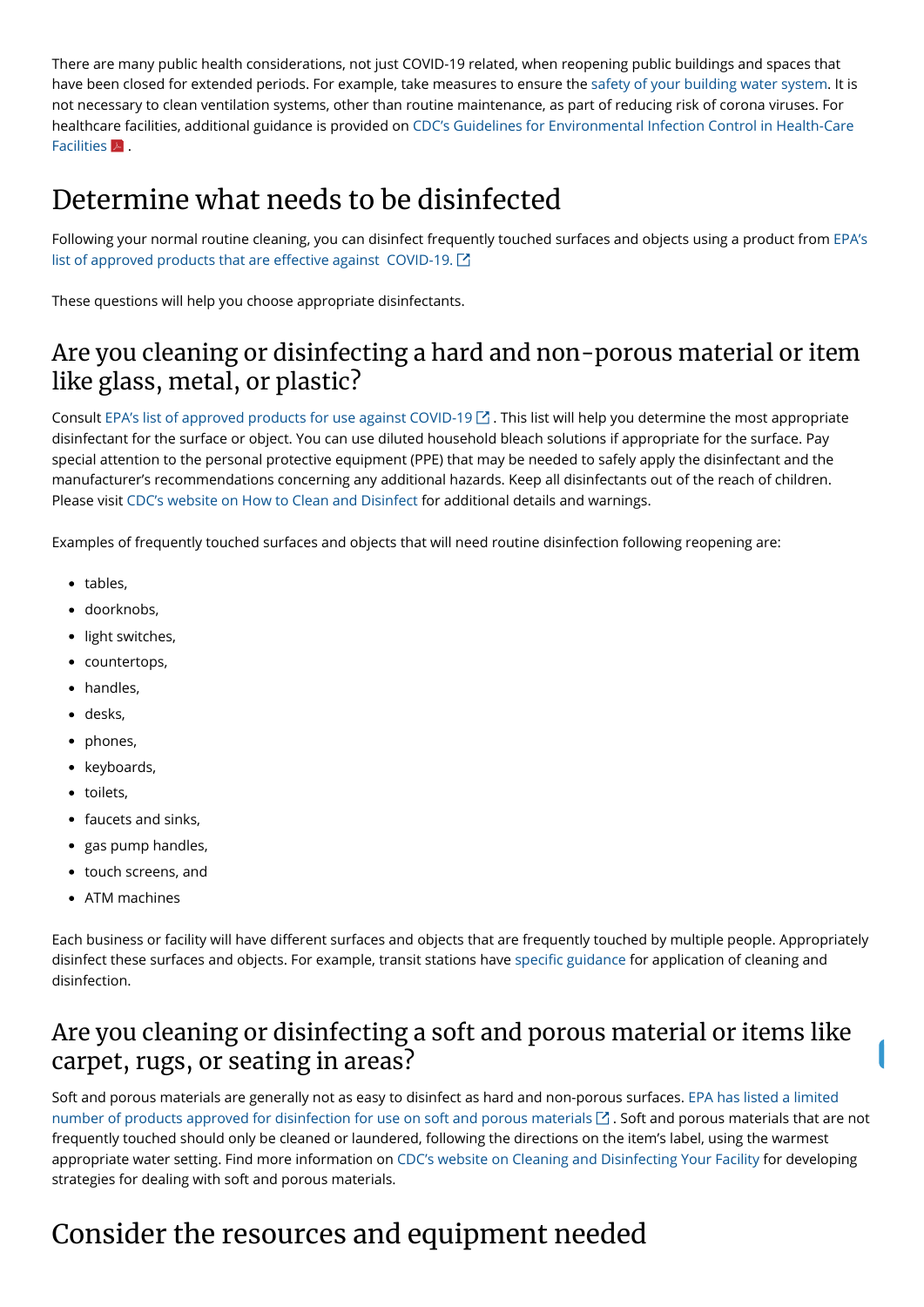Keep in mind the availability of cleaning and disinfection products and appropriate PPE. Always wear gloves appropriate for the chemicals being used for routine cleaning and disinfecting. Follow the directions on the disinfectant label for additional PPE needs. In specific instances, personnel with specialized training and equipment may be required to apply certain [disinfectants such as fumigants or fogs. For more information on appropriate PPE for cleaning and disinfection, see CDC's](https://www.cdc.gov/coronavirus/2019-ncov/community/organizations/cleaning-disinfection.html) website on Cleaning and Disinfection for Community Facilities.

Clean surfaces and objects using soap and water prior to disinfection. Always wear gloves appropriate for the chemicals being used for routine cleaning and disinfecting. Follow the directions on the disinfectant label for additional PPE needs. When you finish cleaning, remember to wash hands thoroughly with soap and water.

# Implement Your Plan

Once you have a plan, it's time to take action. Read all manufacturer's instructions for the cleaning and disinfection products you will use. Put on your gloves and other required personal protective equipment (PPE) to begin the process of cleaning and disinfecting.

Clean or launder soft and porous materials like seating in an office or coffee shop, area rugs, and carpets. Launder items according to the manufacturer's instructions, using the warmest temperature setting possible and dry items completely.

## Clean visibly dirty surfaces with soap and water

EPA approved disinfectants  $\boxtimes$ , when applied according to the manufacturer's label, are effective for use against COVID-19. Follow the instructions on the label for all cleaning and disinfection products for concentration, dilution, application method, contact time and any other special considerations when applying.

Follow the instructions on the label to ensure safe and effective use of the product. Many product labels recommend keeping the surface wet for a specific amount of time. The label will also list precautions such as wearing gloves and making sure you have good ventilation during use of the product. Keep all disinfectants out of the reach of children.

## Use the appropriate cleaning or disinfectant product

Consider choosing a different disinfectant if your first choice is in short supply. Make sure there is enough supply of gloves and appropriate personal protective equipment (PPE) based on the label, the amount of product you will need to apply, and the size of the surface you are treating.

## Always follow the directions on the label

# Maintain and Revise Your Plan

Take steps to reduce your risk of exposure to the virus that causes COVID-19 during daily activities. [CDC provides tips](https://www.cdc.gov/coronavirus/2019-ncov/prevent-getting-sick/index.html) to reduce your exposure and risk of acquiring COVID-19. Reducing exposure to yourself and others is a shared responsibility. Continue to update your plan based on updated guidance and your current circumstances.

# Continue routine cleaning and disinfecting

Routine cleaning and disinfecting are an important part of reducing the risk of exposure to COVID-19. Normal routine cleaning with soap and water alone can reduce risk of exposure and is a necessary step before you disinfect dirty surfaces.

Surfaces frequently touched by multiple people, such as door handles, desks, phones, light switches, and faucets, should be cleaned and disinfected at least daily. More frequent cleaning and disinfection may be required based on level of use. For example, certain surfaces and objects in public spaces, such as shopping carts and point of sale keypads, should be cleaned and disinfected before each use.

### Maintain safe behavioral practices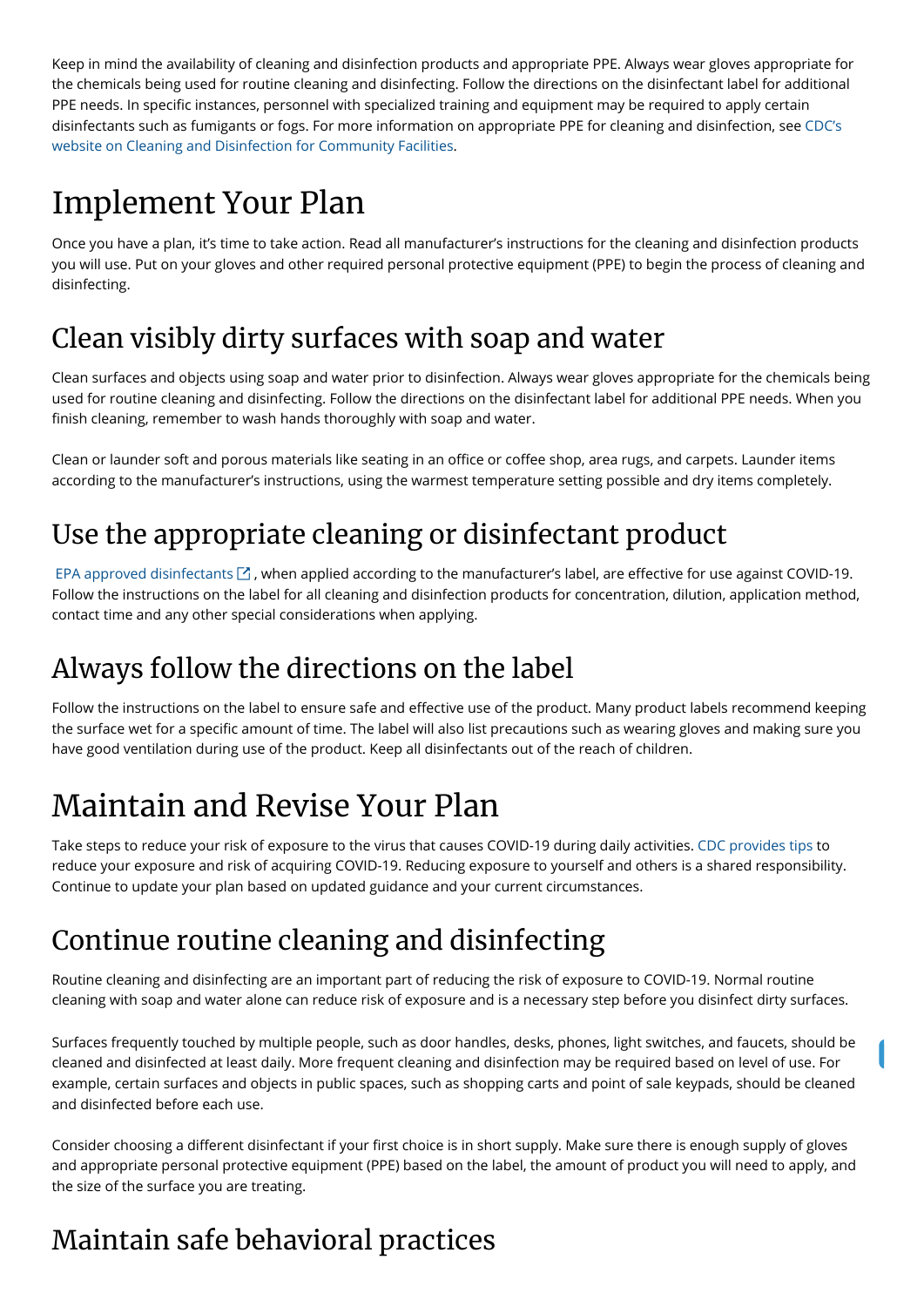We have all had to make significant behavioral changes to reduce the spread of COVID-19. To reopen America, we will need to continue these practices:

- social distancing (specifically, staying 6 feet away from others when you must go into a shared space)
- frequently washing hands or use alcohol-based (at least 60% alcohol) hand sanitizer when soap and water are not available
- wearing cloth face coverings
- avoiding touching eyes, nose, and mouth
- staying home when sick
- cleaning and disinfecting frequently touched objects and surfaces

It's important to continue to follow federal, state, tribal, territorial, and local guidance for reopening America. Check this resource for [updates on COVID-19](https://www.coronavirus.gov/)  $\boxtimes$  . This will help you change your plan when situations are updated.

To reduce your exposure to or the risk of spreading COVID-19 after reopening your business or facility, consider whether you need to touch certain surfaces or materials. Consider wiping public surfaces before and after you touch them. These types of [behavioral adjustments can help reduce the spread of COVID-19. There are other resources for more information on COVID-](https://www.coronavirus.gov/)19  $\boxtimes$  and how to [Prevent Getting Sick](https://www.cdc.gov/coronavirus/2019-ncov/prevent-getting-sick/index.html).

Another way to reduce the risk of exposure is to make long-term changes to practices and procedures. These could include reducing the use of porous materials used for seating, leaving some doors open to reduce touching by multiple people, opening windows to improve ventilation, or removing objects in your common areas, like coffee creamer containers. There are many other steps that businesses and institutions can put into place to help reduce the spread of COVID-19 and protect their staff and the public. More information can be found at CDC's Implementation of Mitigation Strategies for Communities with Local COVID-19 Transmission  $\blacktriangleright$  .

## Consider practices that reduce the potential for exposure

It is also essential to change the ways we use public spaces to work, live, and play. We should continue thinking about our safety and the safety of others.

- Long-term Care Facilities, Nursing Homes
	- o [Infection Control in Healthcare Settings](https://www.cdc.gov/coronavirus/2019-ncov/hcp/infection-control-recommendations.html)
	- [Using Personal Protective Equipment](https://www.cdc.gov/coronavirus/2019-ncov/hcp/using-ppe.html)
	- [Hand Hygiene](https://www.cdc.gov/coronavirus/2019-ncov/hcp/hand-hygiene.html)
	- o [Interim Guidance for Infection Prevention](https://www.cdc.gov/coronavirus/2019-ncov/hcp/long-term-care.html#interim-guidance)
	- **[Preparedness Checklist](https://www.cdc.gov/coronavirus/2019-ncov/downloads/novel-coronavirus-2019-Nursing-Homes-Preparedness-Checklist_3_13.pdf)**
	- [Things Facilities Should Do Now to Prepare for COVID-19](https://www.cdc.gov/coronavirus/2019-ncov/hcp/long-term-care.html#facilities-should-do)
	- [When there are Cases in the Facility](https://www.cdc.gov/coronavirus/2019-ncov/hcp/long-term-care.html#cases-in-facility)
- Dialysis Facilities
	- o [Infection Control in Healthcare Settings](https://www.cdc.gov/coronavirus/2019-ncov/hcp/infection-control-recommendations.html)
	- [Using Personal Protective Equipment](https://www.cdc.gov/coronavirus/2019-ncov/hcp/using-ppe.html)
	- [Hand Hygiene](https://www.cdc.gov/coronavirus/2019-ncov/hcp/hand-hygiene.html)
	- o [Interim guidance for Outpatient Hemodialysis Facilities](https://www.cdc.gov/coronavirus/2019-ncov/hcp/dialysis.html)

## Conclusion

Reopening America requires all of us to move forward together using recommended best practices and maintaining safe daily habits in order to reduce our risk of exposure to COVID-19. Remember: We're all in this together!

### Additional resources with more specific recommendations.

#### Healthcare Setting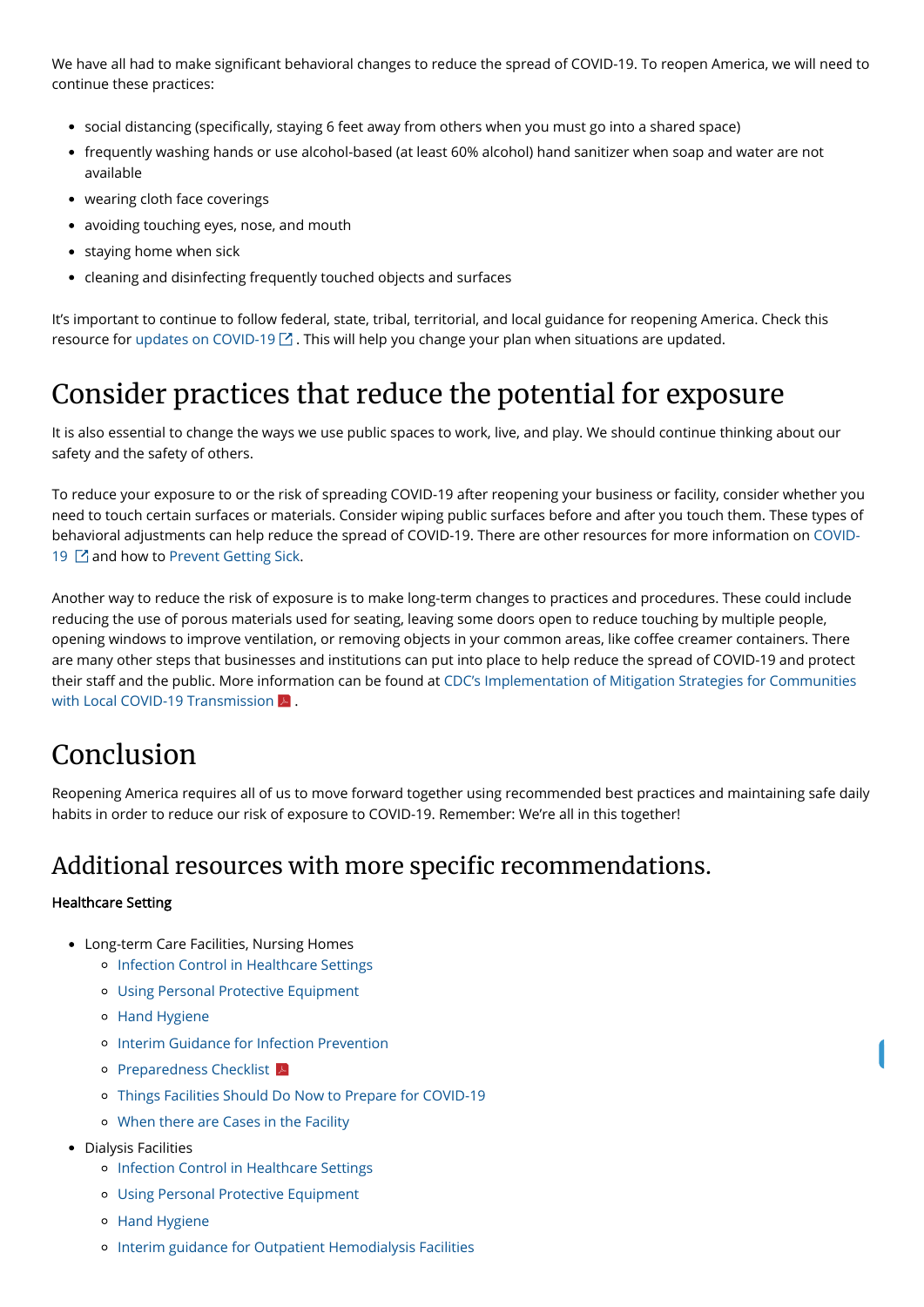- [Patient Screening](https://www.cdc.gov/coronavirus/2019-ncov/hcp/dialysis/screening.html)
- Blood and Plasma Facilities
	- o [Infection control in Healthcare Settings](https://www.cdc.gov/coronavirus/2019-ncov/hcp/infection-control-recommendations.html)
	- o [Infection Control and Environmental Management](https://www.cdc.gov/coronavirus/2019-ncov/hcp/blood-and-plasma-collection.html#anchor_1584810016246)
	- [Using Personal Protective Equipment](https://www.cdc.gov/coronavirus/2019-ncov/hcp/using-ppe.html)
	- [Hand Hygiene](https://www.cdc.gov/coronavirus/2019-ncov/hcp/hand-hygiene.html)
	- [Interim Guidance for Blood and Plasma Collection Facilities](https://www.cdc.gov/coronavirus/2019-ncov/hcp/blood-and-plasma-collection.html)
- Alternate Care Sites
	- [Infection Prevention and Control](https://www.cdc.gov/coronavirus/2019-ncov/hcp/alternative-care-sites.html)
- Dental Settings
	- o [Infection control in Healthcare Settings](https://www.cdc.gov/coronavirus/2019-ncov/hcp/infection-control-recommendations.html)
	- [Using Personal Protective Equipment](https://www.cdc.gov/coronavirus/2019-ncov/hcp/using-ppe.html)
	- [Hand Hygiene](https://www.cdc.gov/coronavirus/2019-ncov/hcp/hand-hygiene.html)
	- o [Interim Guidance for Dental Settings](https://www.cdc.gov/coronavirus/2019-ncov/hcp/dental-settings.html)
- Pharmacies
	- o [Infection control in Healthcare Settings](https://www.cdc.gov/coronavirus/2019-ncov/hcp/infection-control-recommendations.html)
	- [Using Personal Protective Equipment](https://www.cdc.gov/coronavirus/2019-ncov/hcp/using-ppe.html)
	- [Hand Hygiene](https://www.cdc.gov/coronavirus/2019-ncov/hcp/hand-hygiene.html)
	- o [Interim Guidance for Pharmacies](https://www.cdc.gov/coronavirus/2019-ncov/hcp/pharmacies.html)
	- [Risk-Reduction During Close-Contact Services](https://www.cdc.gov/coronavirus/2019-ncov/hcp/pharmacies.html#Testing)
- Outpatient and ambulatory care facilities
	- o [Infection control in Healthcare Settings](https://www.cdc.gov/coronavirus/2019-ncov/hcp/infection-control-recommendations.html)
	- [Using Personal Protective Equipment](https://www.cdc.gov/coronavirus/2019-ncov/hcp/using-ppe.html)
	- [Hand Hygiene](https://www.cdc.gov/coronavirus/2019-ncov/hcp/hand-hygiene.html)
	- [Interim Guidance for Outpatient & Ambulatory Care Settings](https://www.cdc.gov/coronavirus/2019-ncov/hcp/ambulatory-care-settings.html)
- Postmortem Care
	- [Using Personal Protective Equipment](https://www.cdc.gov/coronavirus/2019-ncov/hcp/using-ppe.html)
	- [Hand Hygiene](https://www.cdc.gov/coronavirus/2019-ncov/hcp/hand-hygiene.html)
	- [Collection and Submission of Postmortem Samples](https://www.cdc.gov/coronavirus/2019-ncov/hcp/guidance-postmortem-specimens.html)
	- [Cleaning and Waste Disposal](https://www.cdc.gov/coronavirus/2019-ncov/hcp/guidance-postmortem-specimens.html#waste-disposal)
	- [Transportation of Human Remains](https://www.cdc.gov/coronavirus/2019-ncov/hcp/guidance-postmortem-specimens.html#human-remains)

- Critical Infrastructure Employees
	- o [Interim Guidance for Critical Infrastructure Employees](https://www.cdc.gov/coronavirus/2019-ncov/community/critical-workers/implementing-safety-practices.html)
	- [Cleaning and Disinfecting your Facility](https://www.cdc.gov/coronavirus/2019-ncov/community/disinfecting-building-facility.html)
- Schools and childcare programs
	- [K-12 and Childcare Interim Guidance](https://www.cdc.gov/coronavirus/2019-ncov/community/schools-childcare/guidance-for-schools.html)
	- [Cleaning and Disinfecting your Facility](https://www.cdc.gov/coronavirus/2019-ncov/community/disinfecting-building-facility.html)
	- [FAQ for Administrators](https://www.cdc.gov/coronavirus/2019-ncov/community/schools-childcare/schools-faq.html)
	- [Parent and Teacher Checklist](https://www.cdc.gov/coronavirus/2019-ncov/community/schools-childcare/checklist.html)
- Colleges and universities
	- [Interim Guidance for Colleges & Universities](https://www.cdc.gov/coronavirus/2019-ncov/community/guidance-ihe-response.html)
	- [Cleaning and Disinfecting your Facility](https://www.cdc.gov/coronavirus/2019-ncov/community/disinfecting-building-facility.html)
	- [Guidance for Student Foreign Travel](https://www.cdc.gov/coronavirus/2019-ncov/community/student-foreign-travel.html)
	- [Considerations for Administrators](https://www.cdc.gov/coronavirus/2019-ncov/community/colleges-universities/considerations.html)
- Gatherings and community events
	- o [Interim Guidance for Mass Gatherings and Events](https://www.cdc.gov/coronavirus/2019-ncov/community/large-events/index.html)
	- $\mathcal{L}$  . Hence,  $\mathcal{L}$  is the continuous continuous continuous continuous continuous continuous continuous continuous continuous continuous continuous continuous continuous continuous continuous continuous continuous

#### Community Locations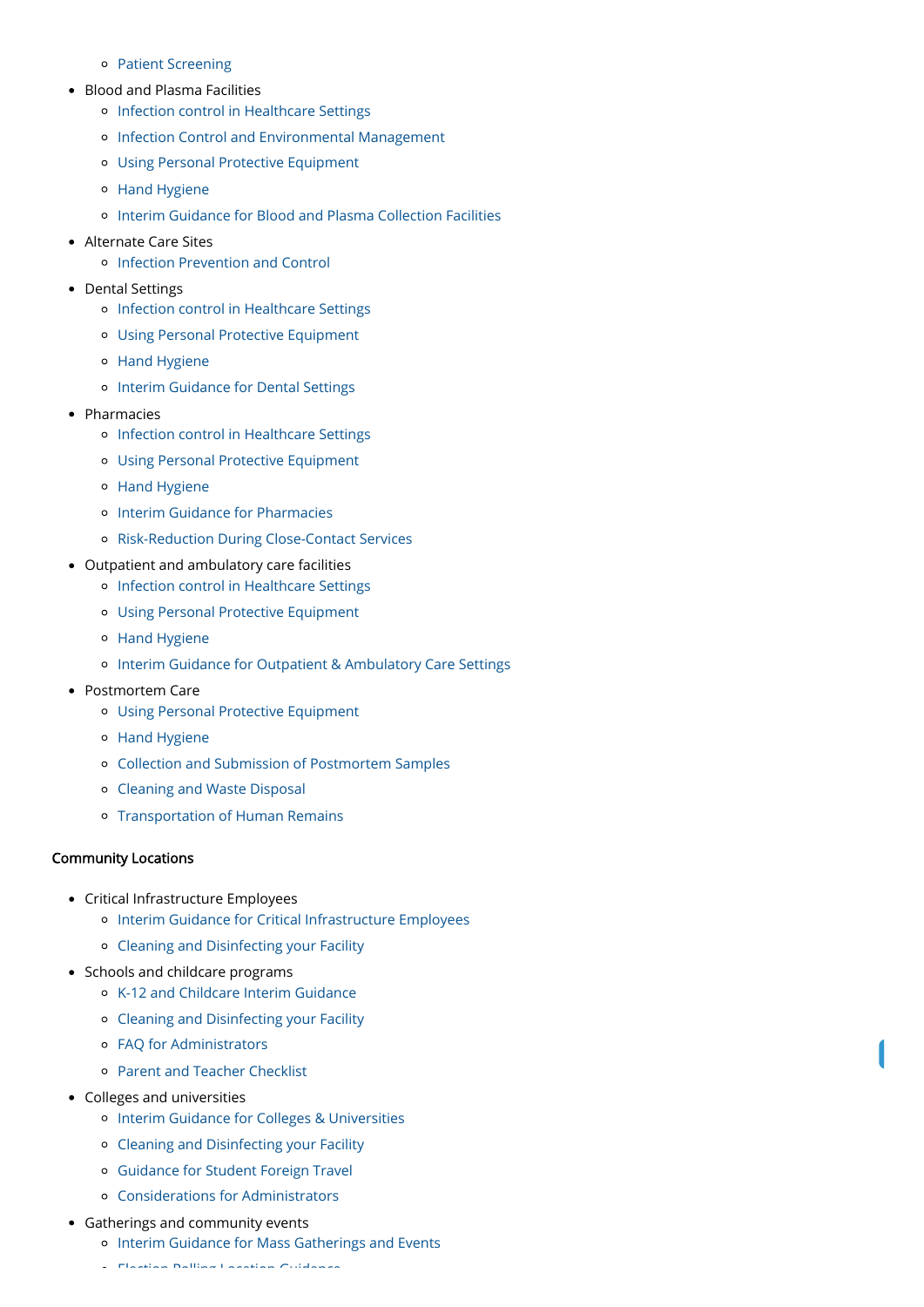- **PELECTION POILING LOCATION GUIDANCE**
- [Events FAQ](https://www.cdc.gov/coronavirus/2019-ncov/community/large-events/event-planners-and-attendees-faq.html)
- Community- and faith-based organizations
	- o [Interim Guidance for Organizations](https://www.cdc.gov/coronavirus/2019-ncov/community/organizations/guidance-community-faith-organizations.html)
	- [Cleaning and Disinfecting your Facility](https://www.cdc.gov/coronavirus/2019-ncov/community/disinfecting-building-facility.html)
- Businesses
	- [Interim Guidance for Businesses](https://www.cdc.gov/coronavirus/2019-ncov/community/guidance-business-response.html)
- Parks & Rec Facilities
	- [Guidance for Administrators of Parks](https://www.cdc.gov/coronavirus/2019-ncov/community/parks-rec/park-administrators.html)
- Law Enforcement
	- [What Law Enforcement Personnel Need to Know about COVID-19](https://www.cdc.gov/coronavirus/2019-ncov/community/guidance-law-enforcement.html)
- Homeless Service Providers
	- [Interim Guidance for Homeless Service Providers](https://www.cdc.gov/coronavirus/2019-ncov/community/homeless-shelters/plan-prepare-respond.html)
- Retirement Homes
	- o [Interim Guidance for Retirement Communities](https://www.cdc.gov/coronavirus/2019-ncov/community/retirement/guidance-retirement-response.html)
	- [FAQ for Administrators](https://www.cdc.gov/coronavirus/2019-ncov/community/retirement/faq.html)
- Correction & Detention Facilities
	- [Interim Guidance for Correction & Detention Facilities](https://www.cdc.gov/coronavirus/2019-ncov/community/correction-detention/guidance-correctional-detention.html)
	- [FAQ for Administrators](https://www.cdc.gov/coronavirus/2019-ncov/community/correction-detention/faq.html)

- Ships
	- o [Interim Guidance for Ships on Managing Suspected COVID-19](https://www.cdc.gov/quarantine/maritime/recommendations-for-ships.html)
- Airlines

- [Airline Agents Interim Guidance](https://www.cdc.gov/coronavirus/2019-ncov/community/airport-customer-factsheet.html)
- Buses
	- [Bus Transit Operator](https://www.cdc.gov/coronavirus/2019-ncov/community/organizations/bus-transit-operator.html)
- Rail
	- [Rail Transit Operators](https://www.cdc.gov/coronavirus/2019-ncov/community/organizations/rail-transit-operator.html)
	- [Transit Station Workers](https://www.cdc.gov/coronavirus/2019-ncov/community/organizations/transit-station-workers.html)
- EMS Transport Vehicles
	- o [Interim Guidance for EMS](https://www.cdc.gov/coronavirus/2019-ncov/hcp/guidance-for-ems.html)
- Taxis and Rideshares
	- [Keeping Commercial Establishments Safe](https://www.cdc.gov/coronavirus/2019-ncov/downloads/workplace-school-and-home-guidance.pdf)

#### Home Setting

- Preventing Getting Sick
	- [How to Protect Yourself and Others](https://www.cdc.gov/coronavirus/2019-ncov/prevent-getting-sick/prevention.html)
	- [Cleaning and Disinfecting your Home](https://www.cdc.gov/coronavirus/2019-ncov/prevent-getting-sick/disinfecting-your-home.html)
	- [Tribal How to Prevent the Spread of Coronavirus \(COVID-19\) in Your Home](http://caih.jhu.edu/assets/documents/COVID-19_prevent_spread.pdf)  $|\mathcal{A}|$   $|\mathcal{C}|$
	- [Tribal How to Care for Yourself at Home During Covid-19](http://caih.jhu.edu/assets/documents/COVID-19_caring_for_someone_at_home_JHUonly_2pages.pdf)  $\blacktriangleright$   $\Box$
- Running Errands
	- o [Shopping for Food and Other Essential Items](https://www.cdc.gov/coronavirus/2019-ncov/daily-life-coping/essential-goods-services.html)
	- [Accepting Deliveries and Takeout](https://www.cdc.gov/coronavirus/2019-ncov/daily-life-coping/essential-goods-services.html)
	- o [Banking](https://www.cdc.gov/coronavirus/2019-ncov/daily-life-coping/essential-goods-services.html)
	- [Getting Gasoline](https://www.cdc.gov/coronavirus/2019-ncov/daily-life-coping/essential-goods-services.html)
	- [Going to the Doctor and Pharmacy](https://www.cdc.gov/coronavirus/2019-ncov/daily-life-coping/essential-goods-services.html)
- $\bullet$  If you are sick
	- o [Steps to Help Prevent the Spread of COVID19 if You are Sick](https://www.cdc.gov/coronavirus/2019-ncov/if-you-are-sick/steps-when-sick.html)

#### Transportation

[Cleaning Aircraft Carriers](https://www.cdc.gov/quarantine/air/managing-sick-travelers/ncov-airlines.html)